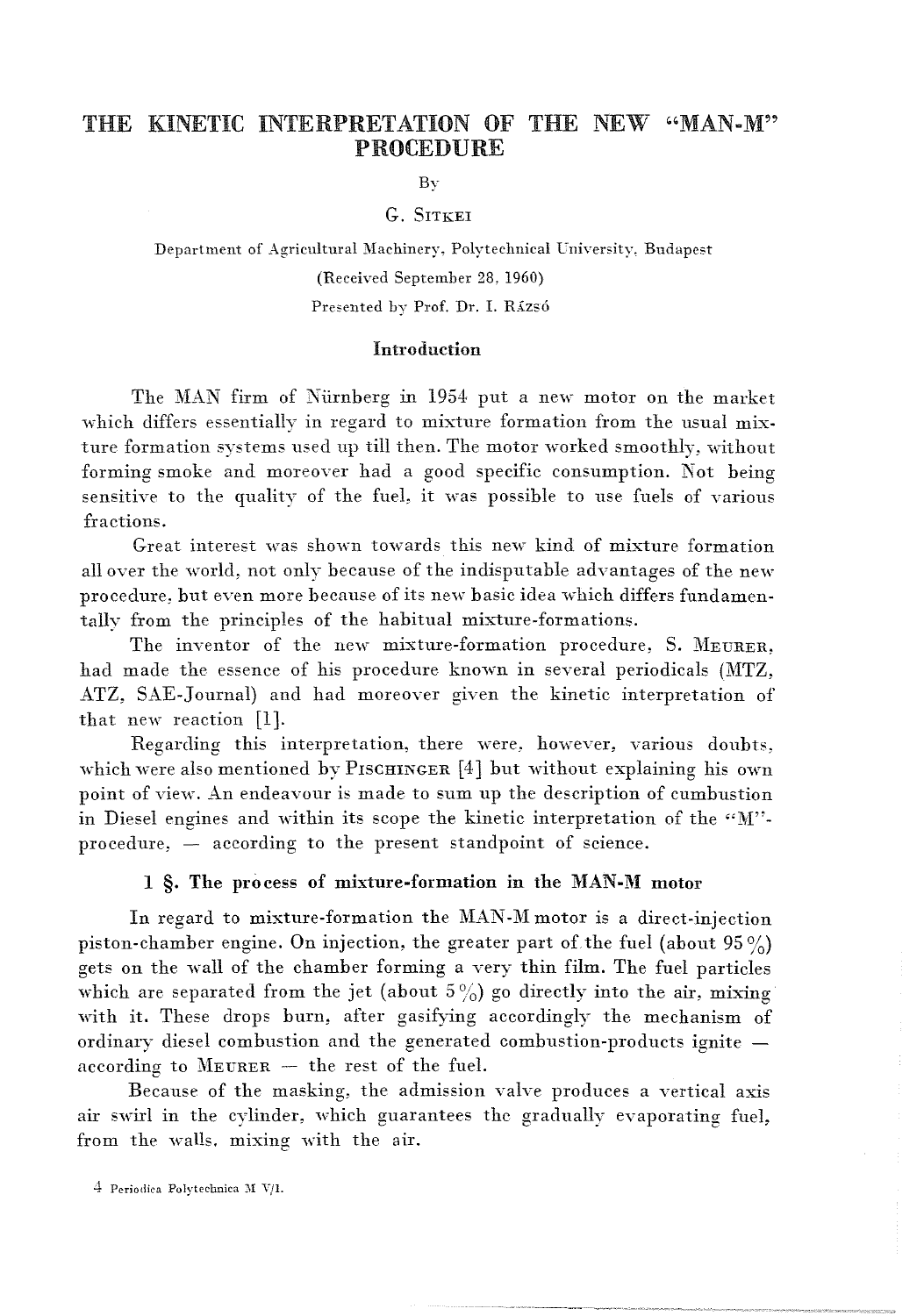The temperature of the piston chamber wall is about  $300^{\circ}$  C. After the ignition the intensive flame radiation accelerates the process of evaporation insuring thereby the course of combustion.

*Fig.* 1 illustrates schematically the evaporation and combustion process. It can be observed that in case of the M-process the evaporation of fuel during the ignition lag is very little and this results in a small pressure rise.



*Fig. 1.* Mixture formation in an ordinary engine (a) and Mixture formation in a , MAN-M" Diesel engine

The mixing of the fuel gradually evaporating from the wall with fresh air is aided by the "thermic admixture" caused by swirl motion [4]. The combustion products and the burning particles travel  $-$  because their specif-



*Fig.* 2. Scheme of spraying on cylinder wall

ic weight is less than that of air - towards the center of the combustion space, while fresh air travels from there outwards. This is proved by immediate photographs. Hereby the supply of fresh air for the fuel is ensured which later evaporates.

Regarding the mass-velocity of the combustion the experiments of PISCHINGER [4] can now be regarded. The fuel has been brought on the wall from various angles (Fig. 2) hereby also changing the quantity of the fuel brought to the wall. The pressure-diagram for a wall temperature  $t_w = 125$ and  $320^{\circ}$  C, is demonstrated by Fig. 3 a, b. On the basis of these figures the following facts can be stated: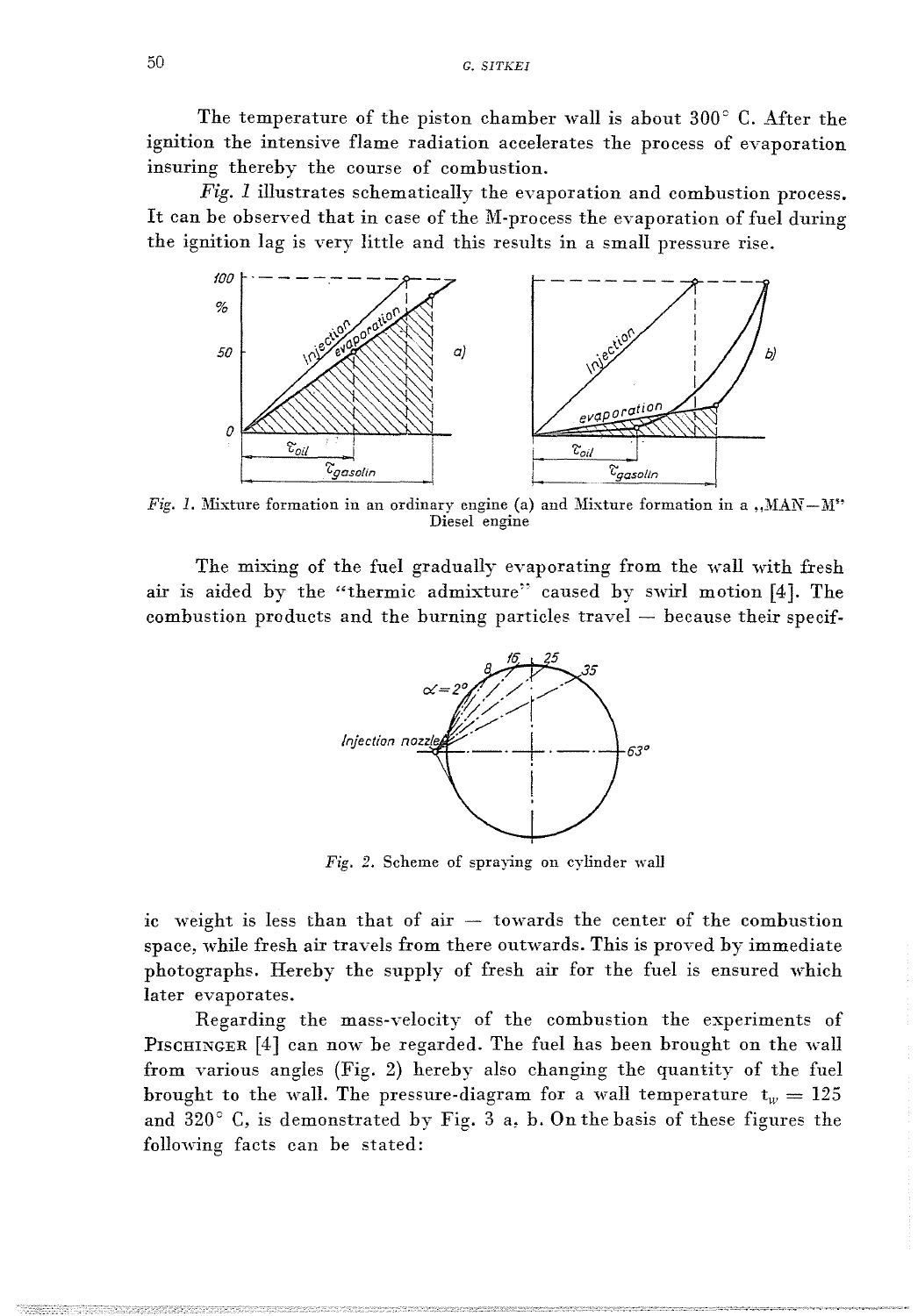1. In case of strong (tangential) spraying on the wall, the temperature of the wall will decisively influence the evaporation, and so, the mass-velocity of the combustion.

2. In case of spraying into the center of the chamber, the wall temperature does not influence the mass velocity of combustion perceptibly, however, the ignition lag increases in a small degree.



Fig. 3. a) b) Pressure curves at various angles of spraying

3. At an identical wall-temperature the increasing of the jetting augments the combustion lag to a certain degree.

4. At identical wall temperatures the increase of the spraying brings about a reduction of the mass-velocity of combustion, by which the velocity



Fig. 4. Velocity of heat development, when spraying at various angles

of pressure rise is reduced, too, and the combustion process becomes more and more easy to adjust.

Fig. 4 shows the heat development in case of spraying under various angles. The curves clearly show the influence of the wall on the mass-velocity of combustion, which fully explains the smooth running of the engines.

The photographs taken by PISCHINGER further show that the combustion always starts directly at the wall, wherefrom it spreads as a turbulent flame; then according to the above-mentioned "thermic mixing", it travels on a spiral course towards the centre. This - as a purely experimental factcontradicts the statement of MEURER, according to which the main part of the

 $4*$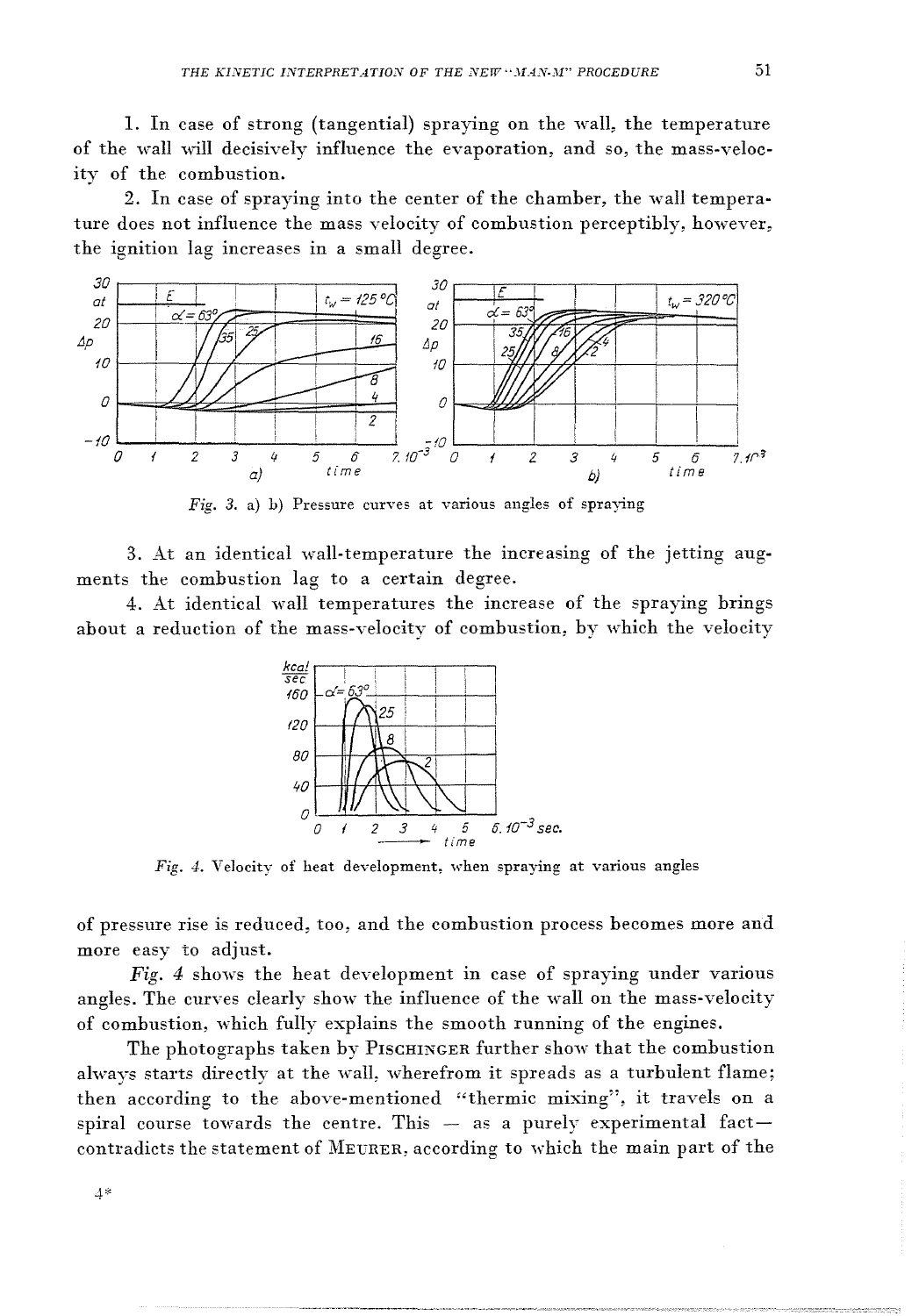fuel becomes ignited by the earlier-ignited particles. Even if those particles would indeed be ignited (which is not to be seen on any of PISCHINGER's photographs) they 'would be placed, in any case, in the centre of the chamber.

Let us note that in case of other mixture formation systems  $-$  so also in case of swirl chambers  $-$  a significant part of the fuel gets to the walls of the chambers [6, 7]. Thc relatively smooth running of the vortex-chambermotors is explained by this circumstance.

# 2. Meurer's interpretation of self-ignition and combustion in Diesel engines

In explaning the phenomena of the M-procedure, the considerations on reaction kinetics play an important part. The author justly observes that during the development of Diesel engines the main interest - up till the present - was shown towards the mixture formation, while to factors of reaction kinetics have been entirely neglected. "For many years engineers had only had a single purpose, that of mixing the injected fuel immediately with the compressed air"  $[1-250 \text{ p.}].$ 

At the same time  $-$  as proved by many experiments and among others by the observations of the author himself,  $-$  approaching conditions of rapid and complete mixing did not improve combustion but led to strong knocking and, contrary to all expectations, and despite good fuel distributions, to bad utilization of the air and *intensive* smoke-formation<sup>\*</sup> [1-252 pp].

If the laws of injection were determined by experiment, so as to secure combustion without knock, this would infallibly result in increasing the formation of smoke. The author justly remarks at this point that the Dieselcycle displays "an inner contradiction". However, the explanation of the contradiction and of the reaction kinetics of the process can not be accepted without reserve.

Let us now proceed to the discussion of the two phenomena: "Knock and Smoke", being most often the cause of irregular development of the cycle.

#### a) *Ignition and knock in Diesel engmes*

Innumerable experiments have proved (among others  $[1]$  Fig. 23 on page 267) that the occurrence of knock is related to the shock (detonation) wave of finite amplitude. There is still no answer to the question how such a shock wave occurs in the engine.

<sup>\*</sup> It has to be noted here that at the above-mentioned experiments, where the fuel was injected into a spherical chamber, the intensive pulverization and evaporation made the realization of a good macrostructure more difficult, which *explains* the smoke formation.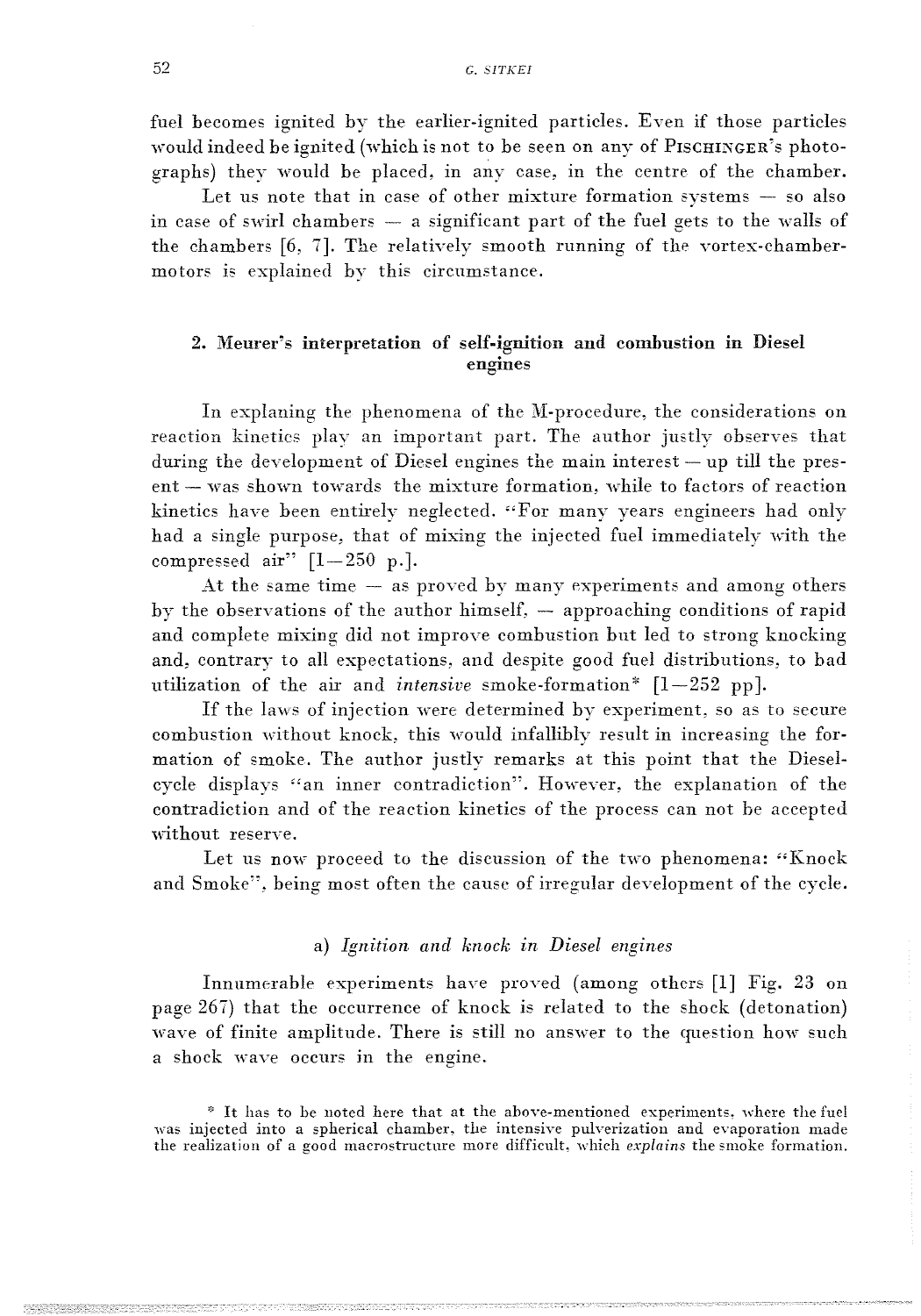The author is right in stating that the ignition of Diesel engine and the knock which occurs in carburettor engines is identical, taken from the kinetic point of view. The knock in the carburettor engine is characterized by "disaggregation of molecules in the presence of oxygen, through the development of peroxides". The same process in Diesel engines "appears at the first stage of combustion when  $-$  during the ignition lag  $-$  the necessary conditions for oxygen concentration and fuel eyaporation occur" [1, p. 253]. According to MEURER, this process is broken by the inadequate oxygen supply in the reaction-zone and it is therefore that the temperature rise - caused by the pre-reaction  $-$  results in disaggregation of  $CC$  and  $CH$  bonds.

But from this scheme it is not clear how ignition ends and how local flames of "2100 $^{\circ}$  C temperature come about, the temperature of which is independent of the relation between air and fuel concentration"  $[1 - p. 253]$ .

### h) *The mechanism of smoke formation*

According to MEURER, it is by the increase of reaction speed and temperature that less and less oxygen than necessary gets into the reaction zone, until the moment when the peroxide oxidation process ceases because of lack of oxygen. This leads to the cracking of the fuel and by this to the separation of free carbon, which could burn  $-$  according to the author's opinion  $$ onlv in the following reaction:

$$
C + H_2O \rightarrow CO + H_2
$$

The process of the reaction needs a sufficient amount of combustion products  $(H<sub>0</sub>0)$ .

Regarding the above scheme:

a) the rise of temperature, favourable in the first stage of the reaction, is unfavourable in the further stages of the reaction  $[1 - p. 254]$ ,

b) the thermal disintegration of fuel is to be prevented at all costs and can be attained by slowing down the pre-oxidation process (p. 253).

It is a basic idea of the M-process to reduce the speed of oxidation in order to preyent smoke formation: this is an underlying design principle. According to the ideas of the author, the wall of the combustion chamber plays the role of an intermittent carburettor. This wall ensures the slow and even pre-oxidation of fuel  $[p, 1-255]$ .

According to MEURER, the smoke in the exhaust gas is a result of the pre-oxidation procedures, when "in the reaction zone there occurs a disproportion between the velocity of cracking and the velocity of oxygen feeding". To proyc the above-mentioned scheme, the author states the fact that there appeared, directly after ignition, CC lines in the spectrum which testify the disaggregation of CC and CH honds (p. 253).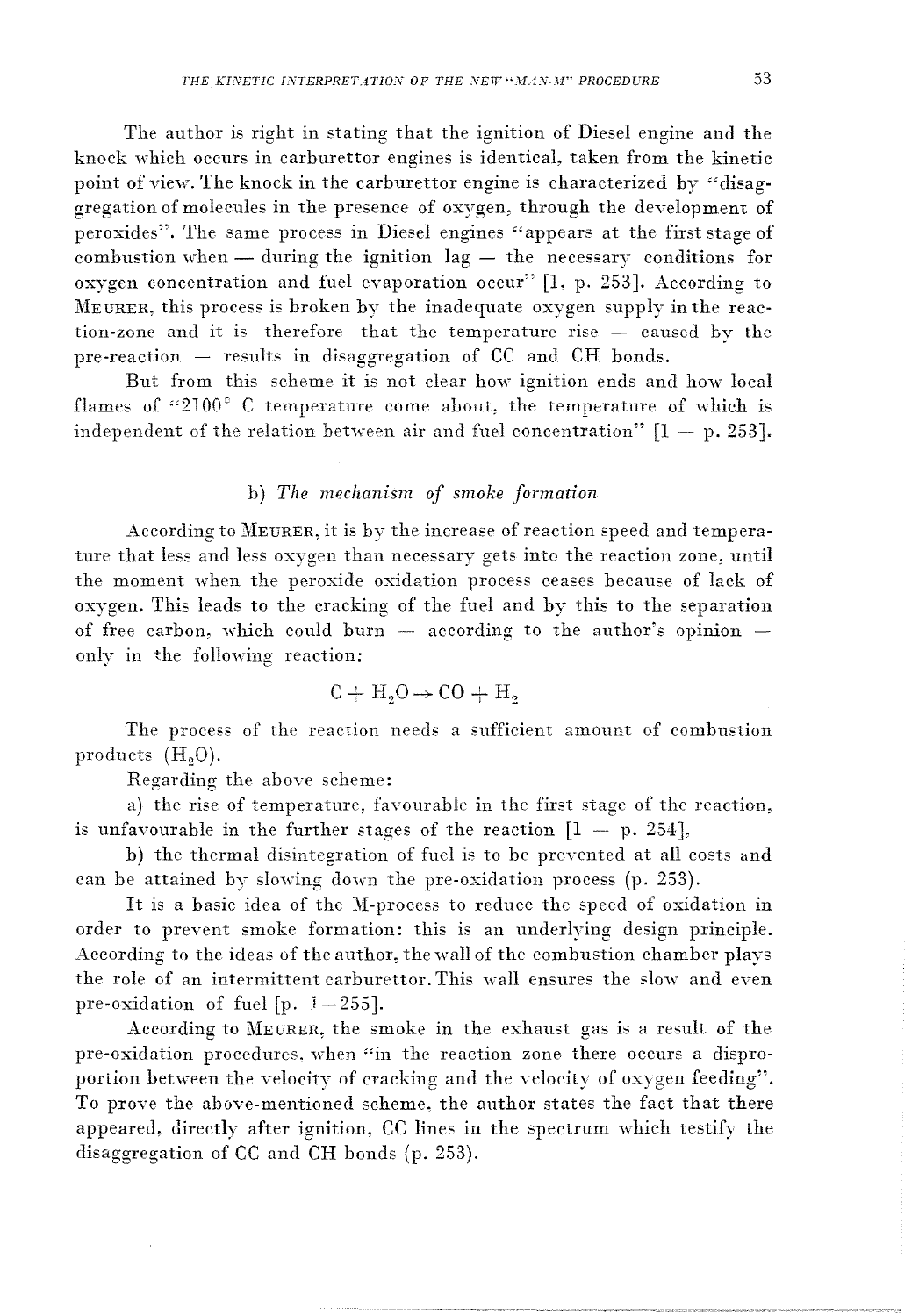However, these reflections are evidently based on an error because the CC, CH and OH lines are characteristics of hydrocarbon flame spectrum and testify that in those ordinary thermal flames there were CC, CH and OH radicals of determined concentration in excitation. But the conclusion can not be drawn from that, as if the CC radical was disaggregating as the author supposes. Besides, the supposed reaction mechanism which would lead to the separation of free carbon, contains an inner contradiction. Namely, one can regard only the oxidation of fuel as the only possible exothermic process and therefore a significant increase of temperature in the reaction-zone is only possible in case of oxygen feeding. When oxygen feeding ceases, the temperature increase ceases too, so that there is no reason to await an increasing "disproportion" between the two processes which was essentially the basis of the above-mentioned smoke-forming mechanism.

### c) Fuel combustion in the M-engine

Starting out from the erroneous notion that the avalanche beginning with ignition continues its course until the formation of free carbon, the author arrives at the conclusion (and quite rightly, as will be seen) that ignition would have to be restricted to as small a part of the fuel as possible to decrease smoke forming. It is about  $5\%$  of the entire fuel which mixes directly with air near the pulverizer, igniting by itself and producing for the fuel which evaporates from the wall "the external cause of ignition". The fuel ignites in quick order by the incandescent fuel particles (p. 257).

According to this scheme, it is just by the outside ignition that combustion without smoke and knock was ensured, preventig the self-ignition of the fuel. Neither can we unreservedly accept the other reasonings of the author regarding the protection of the main part of the fuel from auto-ignition.

He declares  $e$ .  $g$ . on the basis of the obsolate conclusions of WOLLERS and EHMCKE  $[8]$  that: "The auto-ignition temperature of hydrocarbons is higher than that of liquid fuel derived from thc former, and so the temperature at the end of the compression stroke is too low to cause auto-ignition in the evaporated fuel" (p. 254). Whereas it is a long-established fact that in both  $cases$   $-$  with pure gas-phase or with pure liquid-phase as well  $-$  we are faced with the self-ignition of air-vapour mixture. The auto-ignition of air-moisturemixture and the auto-ignition observed at a lower temperature in the presence of a liquid-phase  $-$  when the pan-method is employed  $-$  is connected with the development of concentration fields which are favourable for multi-stage auto-ignition.

The author also mentions at a later point that the "evaporating particles of the fuel consist of pre-oxidation products (aldehydes, ketones, olefins) which arise with moderate heating and considerable lack of air and which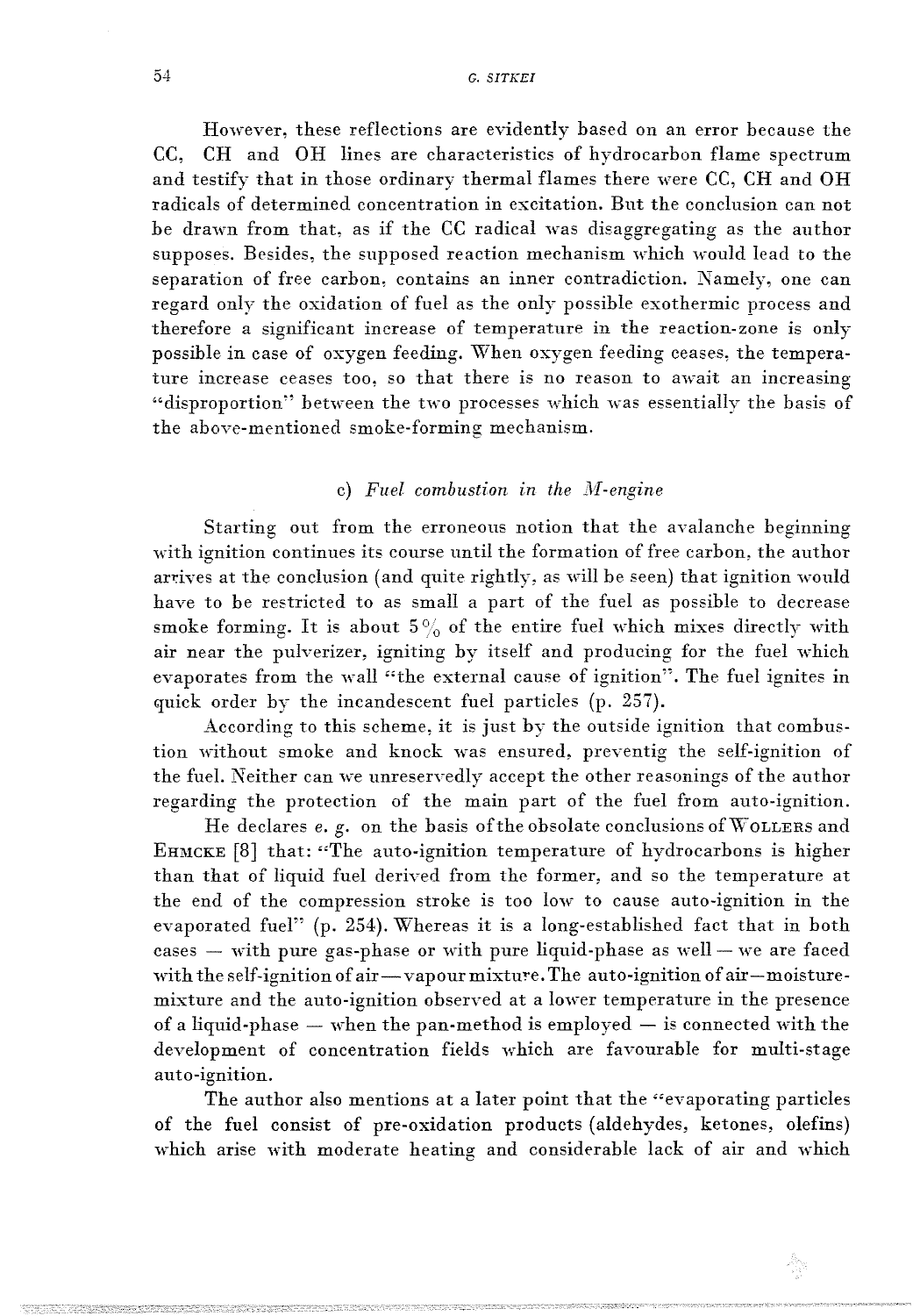ignite at a much higher temperature than the vapour generated in hot air" (p. 257). At the same time the aldehydes, among the enumerated products, ignite at a considerably lower temperature than the initial hydrocarbon [9].

On the other hand, as innumerable experiments have proved, the ignition by an incandescent object needs a temperature of at least 1100-1200°C which can scarcely arise after the combustion of  $5\%$  of the fuel.

The above-mentioned circumstances testify that the considerations on reaction kinetics of the M-procedure are on the whole not acceptable and do not furnish a satisfactory explanation of the auto-ignition and combustion in Diesel engines.

#### 3. § The reaction kinetics of combustion in Diesel engines

# 1. General characteristics of auto-ignition and combustion

It is well-known that there is a definite connection between the Cetaneand Octane-numbers of fuel which may be generally expressed as follows:

$$
Cn = A - B \cdot On
$$

namely, that the increasing tendency to auto-ignition also increases the tend-



Fig. 5. Characteristic diagram of self ignition of fuels

ency to detonation. Therefore, the above-cited relation also refers to the identically kinetic nature of auto-ignition in Diesel engines and the detonation combustion in Otto-motors. A further fact also refers to the identical kinetic nature of the two phenomena, namely that both occur at an identical pressure and temperature.

The kinetical characteristics of the auto-ignition process are determined by the relation between the state-characteristics of the gas (p, T) and the dividing line between high and low temperature auto-ignition fields (Fig. 5). As proved by SOKOLIK in 1941, in case of paraffin hydrocarbons the dividing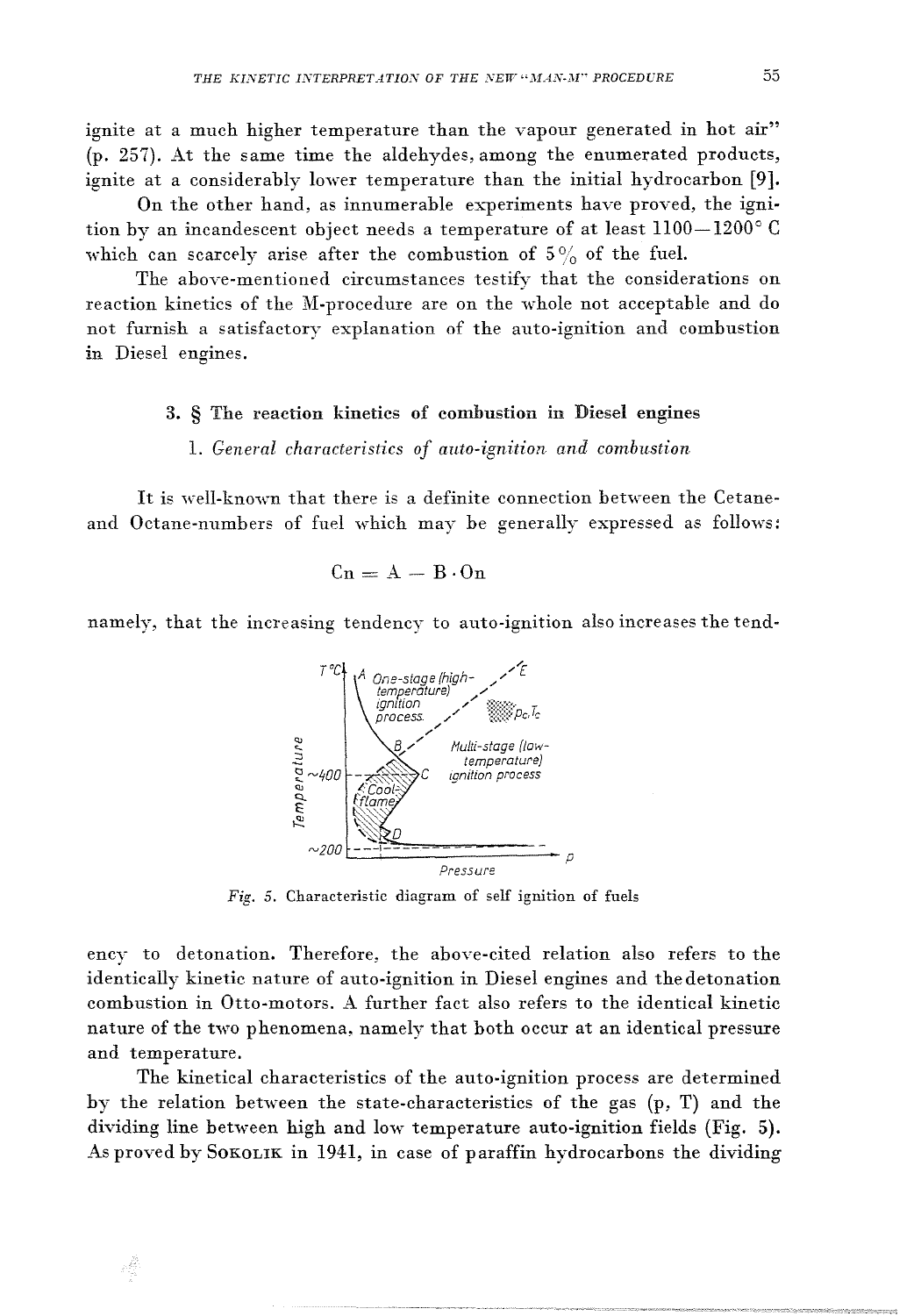line BE passes within the auto-ignition limit and the points  $p_c$ ,  $T_c$ , of compression ignition are always in the zone of low temperature multi-stage ignition. Researches made in the last decade confirm the fact that the auto-ignition of hydrocarbons by compression is a multi-stage process - cool flame, blue flame and hot flame in succession. The examination of detonation combustion in Otto-engines shows that this, too, is a multi-stage auto-ignition process, where the great velocity of combustion (about the same as sound velocity) results in detonation waves. The measurements on the latest type of Diesel engines also testify that the auto-ignition process is multistage [2J.

Schlieren photographs also show that auto-ignition generates several seats of fire from which combustion spreads in the form of a turbulent flame  $front - with a reaction zone of considerable width.$ 

Based on these facts, two phases of the cumbustion process are distinguished:

1. Multi-stage auto-ignition of the evaporated fuel and at the same time generation of a seat of fire of definite yolume.

2. The spreading of a turbulent combustion field in a heterogeneous medium.

These two time phases can not always be separated. There are cases when the flame front is already spreading from the first centre, while at the same time new ones are coming into being and new flame fronts expand over the remaining space.

### *2. A uta-ignition and knock*

The generation of a detonation shock-wave characterizing the knock phenomenon, is a peculiarity of the multi-stage space auto-ignition. These auto-ignition processes are characterized hy the following general features:

1. The oxidation of hydrocarbons begins with a cool-flame process which occurs  $-$  by degenerating chain branchings  $-$  through subsequent accumulations and aggregations of relatively stable intermediate products (hydroperoxides), accordingly the following reaction mechanism:

- Beginning of the chain  $\mathrm{RH} + \mathrm{O}_2 \rightarrow \mathrm{R} + \mathrm{HO}_2$ (0)
- Continuation of the chain  $R + O_2 \rightarrow ROO$ (1)

$$
RH + O2 \rightarrow \dot{R} + HO2
$$
 (0)  
\n
$$
\dot{R} + O2 \rightarrow ROO
$$
 (1)  
\n
$$
ROO + RH \rightarrow ROOH + \dot{R}
$$
 (2)

,.

Branchings of the chain 
$$
ROOH \rightarrow OH + R + HCHO
$$
 (3)

$$
or else \t\t\t ROOH + OH \rightarrow R + HO2 + CH3O \t(4)
$$

Free radicals and fissured hydrocarbon molecules of great chemical actiyity  $(0.$  reaction) arise accidentally and as rare reactions. These result in a peroxide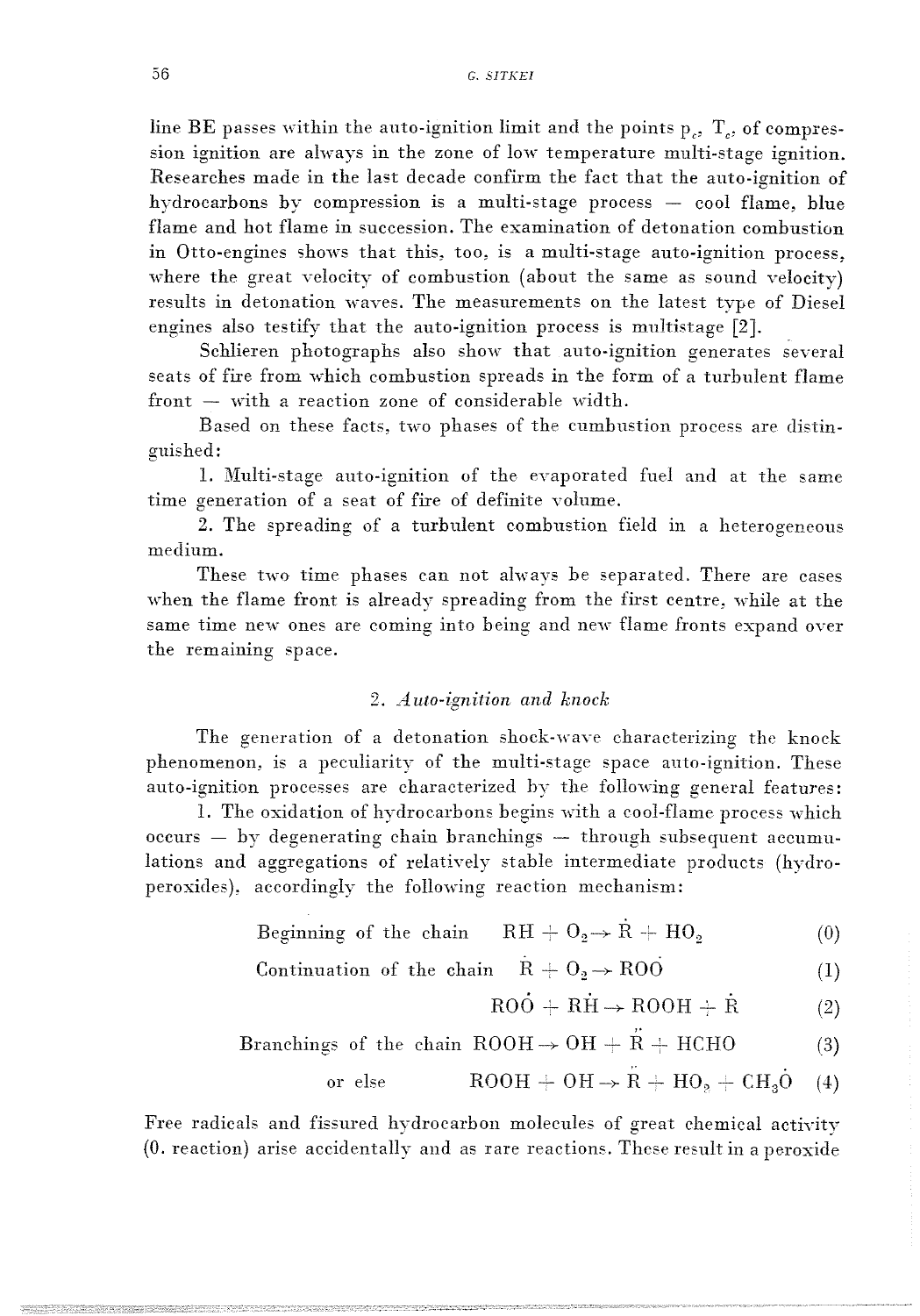radical if they react with oxygen (reaction 1.), and after further oxidation build hydroperoxide molecules (ROOH) (reaction 2.). This is the relativelv stable, but chemically active intermediate product which disaggregates from time to time. When this occurs several free radicals come into being, possibly forming the beginning of a new independent chain of reactions (reaction 3.).

As the free radicals which came into being when peroxide disaggregated cause the disaggregation of new peroxide molecules (reaction 4.), the process becomes an "avalanche". The reaction itself is exothermic, so the heating of the mixture  $-$  after the decomposition of the thermal equilibrum  $-$  accelerates the aggregation of peroxide and the process acquires the character of detonation. The reaction zone then spreads in the form of a cool-flame front. The liberated heat is about  $10-15\%$  of the combustion heat of the fuel. The main reaction products of the cool-flame are the following:

a) free radicals favouring the further rapid oxidation of hydrocarbon; b) large quantities of formaldehyde which occurs not only according to reaction *No.* 3, but also as re-combination of free radicals, so *e.* g.:

$$
\dot{C}H_3 + HO_2 \rightarrow HCHO + H^2O (100 \text{ kcal}) \dots \tag{5}
$$

where the liberated energy fully suffices for exciting formaldehyde molecules. The characteristic luminescence of the cool-flame is a consequence of the deactivation of the excited formaldehyde molecules.

The intensity of cool flame is proportional to the concentration of the atoms and free radicals they contain and it characterizes the effect of the cool flame upon the further development of the process. The intensity of the cool flame is determined by the critical concentration of the peroxides at which these disintegrate and increase with the increase of pressure with the falling of temperature and with the mixture becoming poorer until the equimolecular composition,  $a < 0.1$ .

2. After the cool flame has covered the available space, a considerable quantity of formaldehyde comes into being which is an intermediate product of the degenerating branches. So *e. g.*:

$$
HCHO + O_2 \rightarrow HCO + HO_2 \tag{6}
$$

$$
HCO + O_2 \rightarrow CO + HO_2 \tag{7}
$$

The chain reaction of formaldehyde can also take the character of detonation, marked by the appearance of the so-called blue-flame front, when initial hydrocarbon oxidates into carbon monoxide (CO). The spectrum of blue flame shows  $-$  like that of the cool flame  $-$  formaldehyde (HCHO), further HCO and CH radical lines. CC lines are, however, absent in this spectrum and onlv to be found in that of hot flame.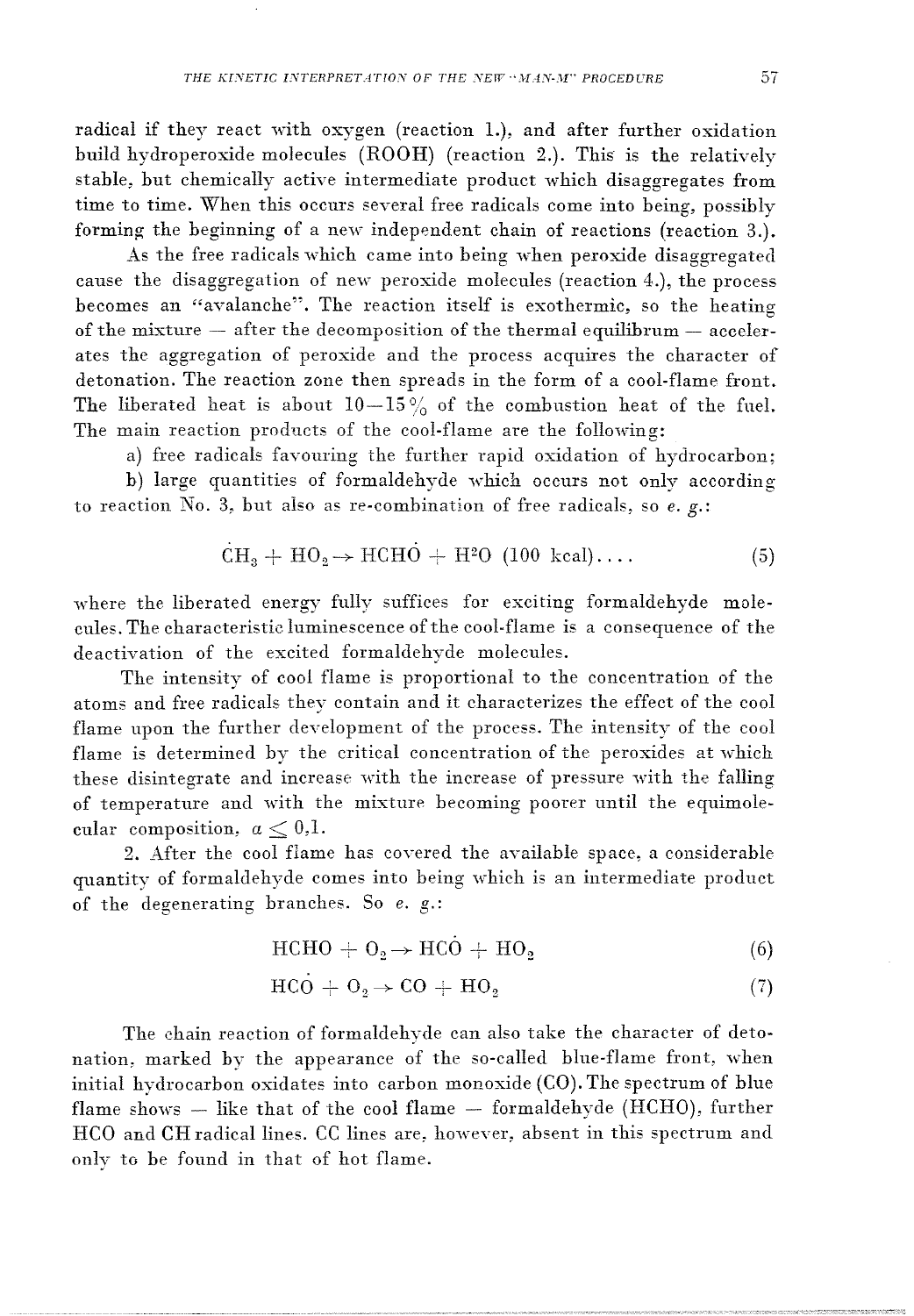According to reactions  $No. 6$  and 7, blue flame originates more easily when a certain surplus of oxygen is present  $(a > 1)$ , in which case a considerable quantity of heat is liberated.

3. The CO mixture which comes into being after blue flame, and the residual oxygen,  $-$  in the presence of a rather high temperature and a great  $concentration of active centres - result, with a very shortignition lag in hot$ flame, with which the oxidation of hydrocarbon is completed.

On the basis of the above-mentioned facts the multi-stage ignition process can be interpreted as a series of subsequent flames, in each of which the charging hydrocarbon is transformed to a certain degree. In cool flame mainly up to formaldehyde, in blue flame up to CO and in hot flame up to the final products. The subsequent flames spread out with the increasing concentration of the active centres, with increasing velocity, which under favourable conditions reach the velocity of sound. When the velocity of flame propagation has reached or surpassed the velocity of sound, the pressure  $-$  in a given  $space$  - can not continuously equalize, and a shock wave arises. This shock wave causes the "knock" in the engine. The rise of the shock wave is determined by the chemical activity of the flame, mainly by the intensity of the cool flame, while its force is determined by the increase of temperature in the blue flame and in the hot flame. To reach the maximal kinetical and thermical effect in each of the flames, several conditions have to be realized; so *e.* g. regarding the composition of the mixture  $-$  a very poor mixture in cool flame, a somewhat poorer mixture than a stochiometrical one in blue flame and a nearly stoichiometrical one in hot flame.

# a) *Auto-ignition of homogeneous and heterogeneous gas-mixtures*

On the basis of the facts given above, we can reach important conclusions regarding auto-ignition of homogeneous and heterogeneous mixtures. As optimal mixture composition of the various flames differ, one can not  $obtain$  optimal conditions for all flames with a homogeneous mixture. In case of heterogeneous phases, zones of different compositions will arise. There will be very poor zones, favouring cool flame process, and the oxygen-penetrating into them will favour blue flame and hot flame development, that is: a heterogeneous phase is favourable from the point of view of a rapid combustion process.

These theoretical considerations are supported by the experiments of SVIRIDOV [10] who examined combustion at different temperature zones where the relation between chemical reaction and velocity of mixture formation has shown various developments. When the velocity of mixture formation was essentially surpassed by the velocity of reaction, there arose a so-called diffusion combustion.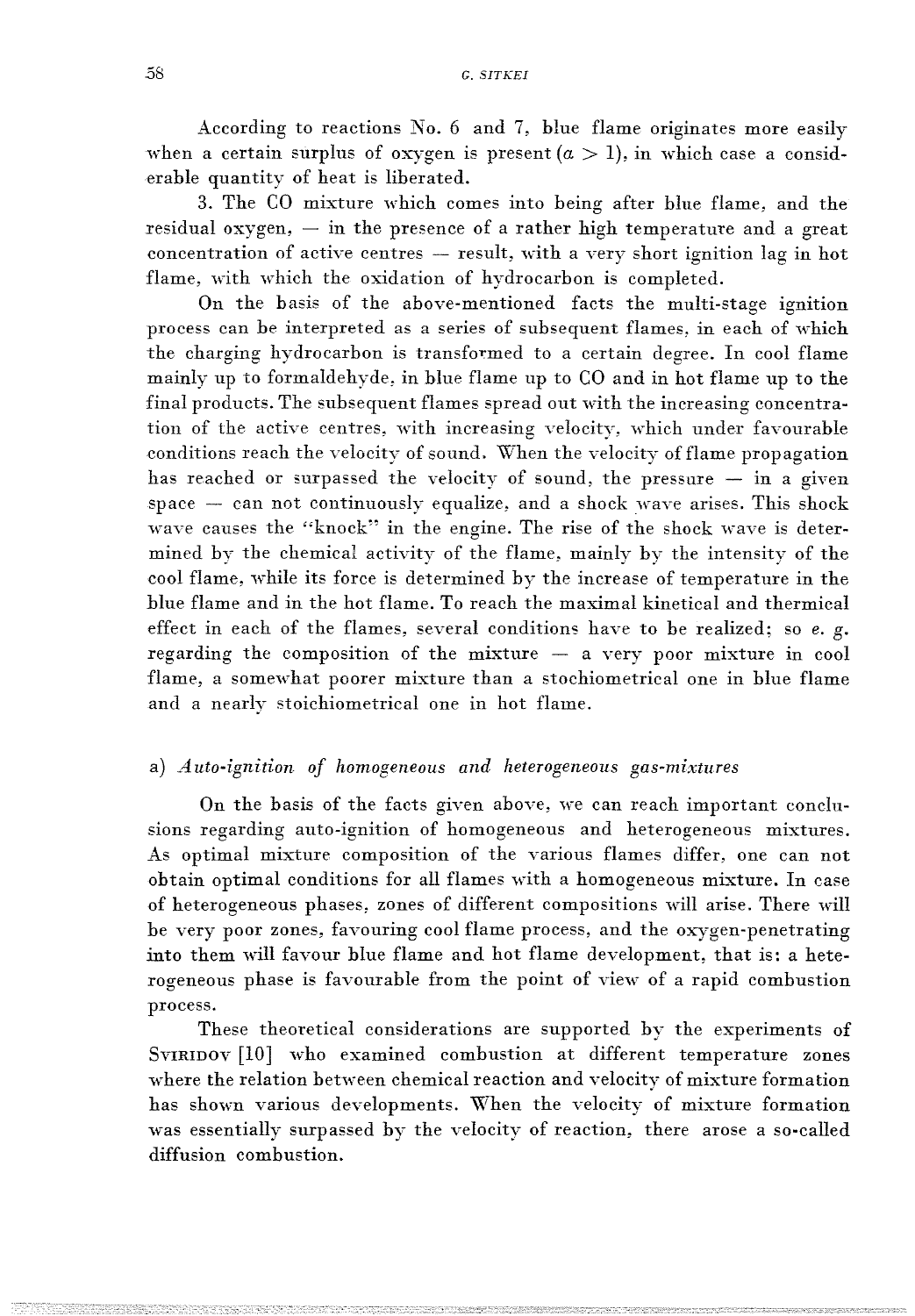This combustion process is characterized by a short ignition lag, a drawnout combustion and an intensive smoke formation. The curve of combustion mass velocity has the form of a sickle (Fig. 6, curve I).

The other extreme case is when the velocity of mixture formation is considerably higher than the reaction velocity. In these cases there is a homogeneous mixture in the entire space at the beginning of auto-ignition where the flame is spreading. The mass velocity of combustion changes according to an S-shaped curve in the same way as in carburettor engines (Fig. 6, curve IH).

If the duration of mixture formation accords with the duration of chemical reactions, then the phases of mixture formation and of the pre-oxidation process become interwovcn and fields of different concentrations will develop. Measurements testify that in these cases the combustion is very rapid and occurs in a detonation-like manner and almost entirely without smoke (Fig. 6, curve H).



Fig. 6. Pressure curves at different temperature ranges

Special examinations carried out at our Department show that a homogeneous mixture does not favour the pre-oxidation process. Mixtures of different homogeneity were produced in a MIB-D Diesel engine with piston chambers during ignition lag by changing the injection pressure. At an injection pressure of 300 kg/cm<sup>2</sup> the fuel spray completely spanned the whole piston chamber and the distribution of fuel along the spray was nearly uniform. Because of the low penetration force of the spray, the air entering the chamber mixed the finely-pulverized fuel evenly, right at the beginning of the process.

At lesser injection pressures  $(100-150 \text{ kg/cm}^2)$  the cone angle of the spray became smaller while the penetration was bigger. In this way the solid part of the spray produced a richer mixture in some parts of the chamber. Namely:

It was a case of heterogeneous mixture.

The changes of the over-all ignition lag (determined essentially by the ignition lag of the cool flame) are shown as functions of the injection pressure in Fig. 7. It can be observed that ignition lag increases with the injection pressure and  $-$  through it  $-$  by the increase of homogeneity of the mixture  $$ although the evaporation of the fine, homogeneous mixture is more rapid.

Fig. 8 shows the characteristic pressure curves. When injection pressure is great and the ignition lag is long. and so a considerable part of the fuel is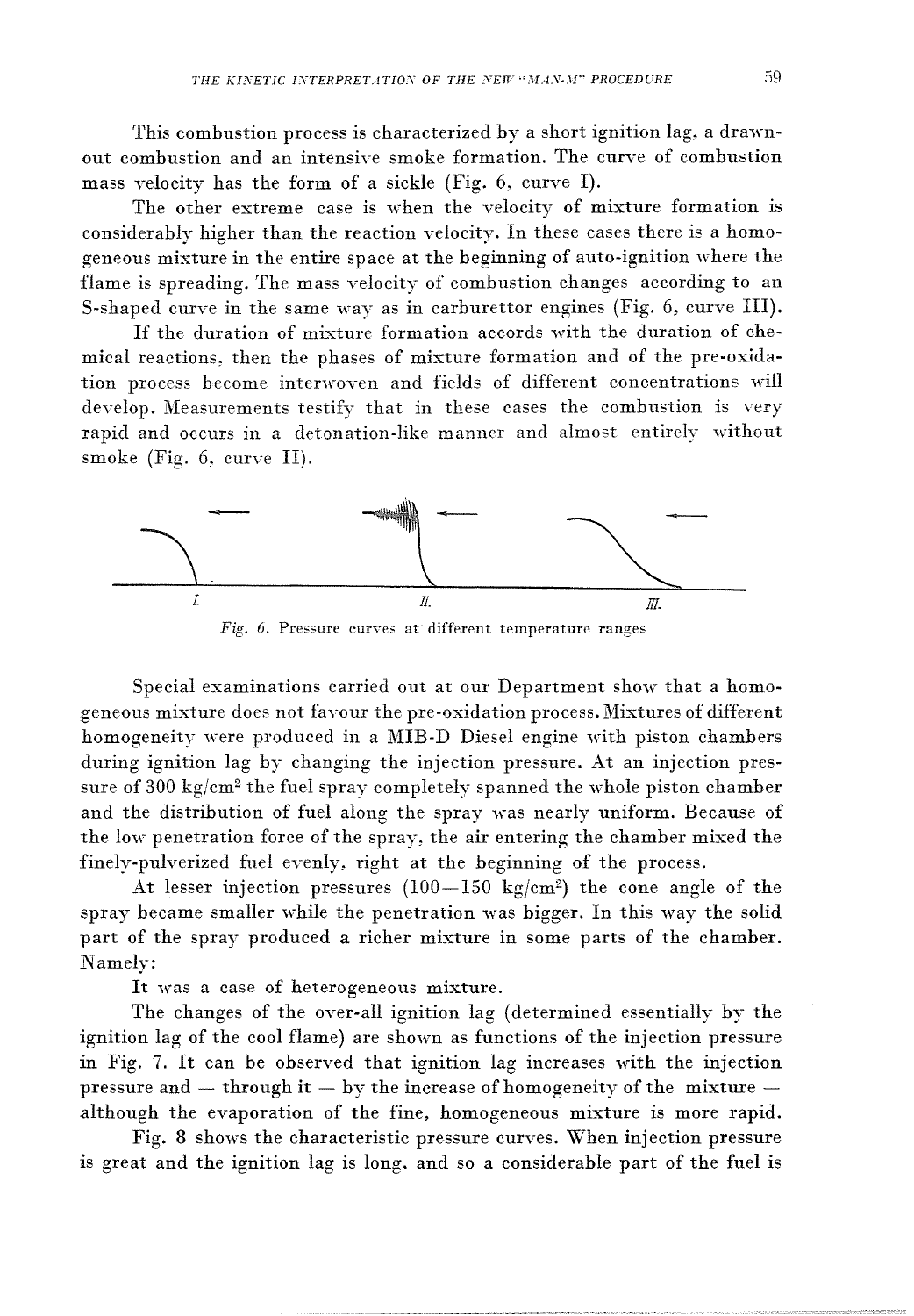

Fig. 7. Ignition lag at various injection pressures



Fig. 8. Indication diagrams at low and high injection pressures

already in the cylinder at the moment of auto-ignition, resulting in great pressure-rise velocity.

The above-mentioned experimental results are easily understood on the basis of the former theoretical considerations.

It is also explained by these facts that MEURER quite rightly states that the too rapid evaporation of the fuel and its too rapid mixing with air do not produce the optimal conditions for auto-ignition and combustion.

# b) The minimum quantity of fuel needed for auto-ignition

It is well-known that by establishing the condition of turbulent combustion, the size of the flame should be of the same order of magnitude as the size of the prevailing turbulent pulsation. The Schlieren photographs showed that this critical flame size has the diameter of  $2-3$  cm. To get a flame front of this size  $-$  regarding a four-fold combustion expansion  $-$  a mixture of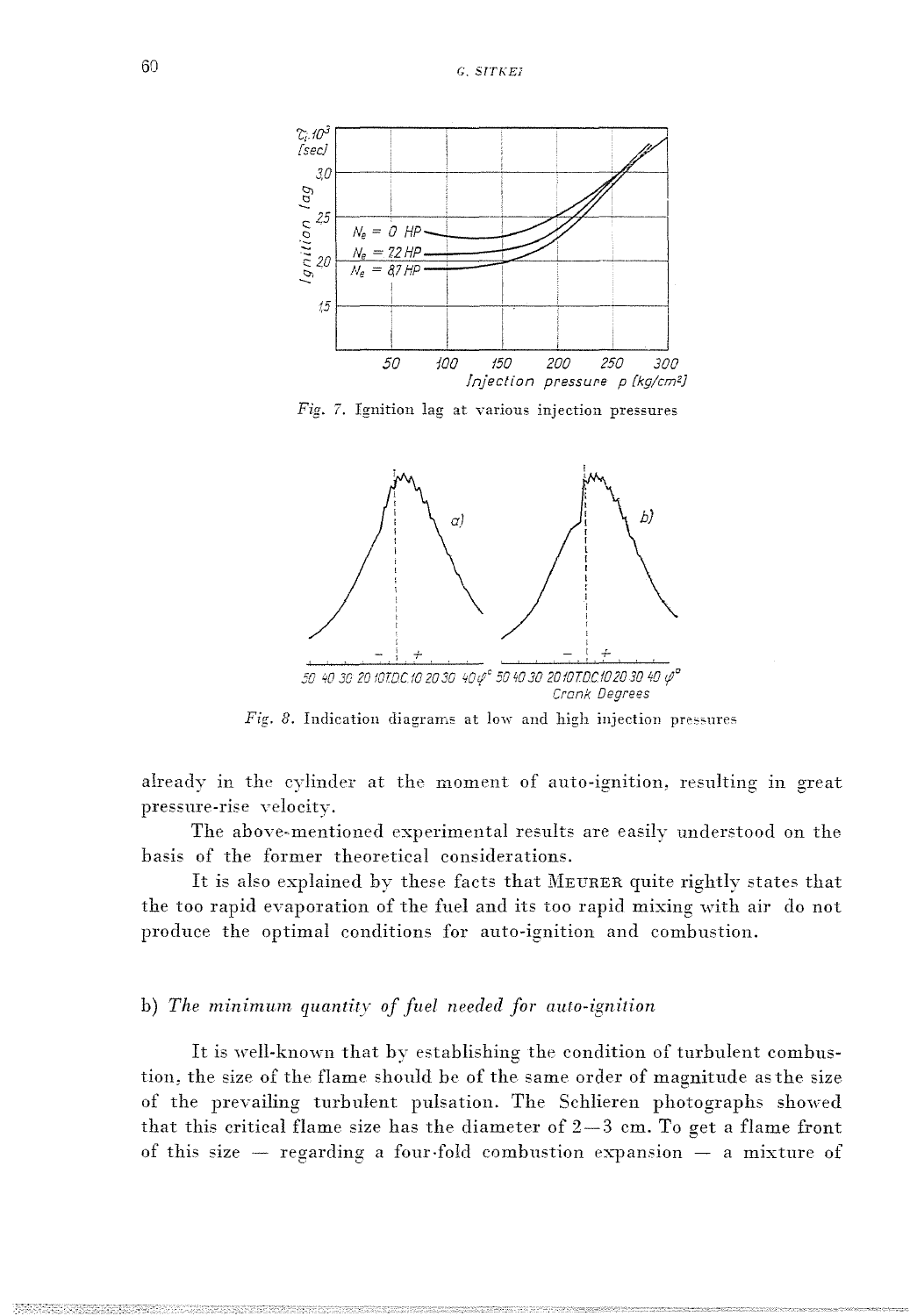about  $3-4$  cm<sup>3</sup> volume has to be ignited. Taking a combustion space of 100 cm<sup>3</sup>,  $a = 1,3$  excess air ratio,  $4-5\%$  of the entire fuel is needed.

This approximate calculation shows that the  $5\%$  of fuel, needed for the M-procedure to get directly into the air, is sufficient for the development of the turbulent combustion zone. However, the development of such a turbulent combustion zone needs an adequate fuel concentration, which is difficult to realize when feeding so small a quantity.

How the presence of larger fuel quantities than the critical  $5\%$  influen- $\cos$  the auto-ignition,  $-$  has not yet been looked into and we can only answer this question on the basis of general data. As already stated, for the optimal development of blue flame and hot flame after cool flame, the rich mixture must gradually get poorer. Superfluous fuel can hinder, by its evaporation, the development of optimal concentration fields. This effect was eliminated by the M-process, in spraying the larger part of fuel on the wall of the chamber, in this wav separating the auto-ignition process from the basic phase of combustion.

### c) *Auto-ignition in heterogeneous phases and the "knock"*

The combustion in Diesel engines and the detonational combustion in Otto-engines is an identical phenomenon, taken from the kinetical viewpoint, both being multi-stage auto-ignition processes. Howeyer, the conditions producing knock considerably differ.

The detonational combustion in the Otto-engines develops in the space before the flame front, in case the ignition lag of the multi-phase process is less than the time needed for the propagation of the flame:

$$
\tau_i = \tau_{cf} + \tau_{bf} + \tau_{hf} < \Theta.
$$

Among the part ignition lags the ignition lag of cool flame is the longest, so that the above condition can best be expressed in the following form:

$$
\tau_{cf} < \Theta \tag{8}
$$

With a given fuel the realisation of condition (8) can be advanced by reducing the velocity of combustion (reducing turbulence) or else by augmenting the temperature in the space before the flame front,  $-$  which would reduce the value of  $\tau_{cf}$ . (The raise of pressure does not alter the value of  $\tau_{cf}$ essentially.) The development of detonation waves needs, however, a greater intensity of cool flame which can only be realised by increasing pressure. Therefore, the detonational combustion in Otto-engines is only realised in the area of maximal pressures (Fig. 9).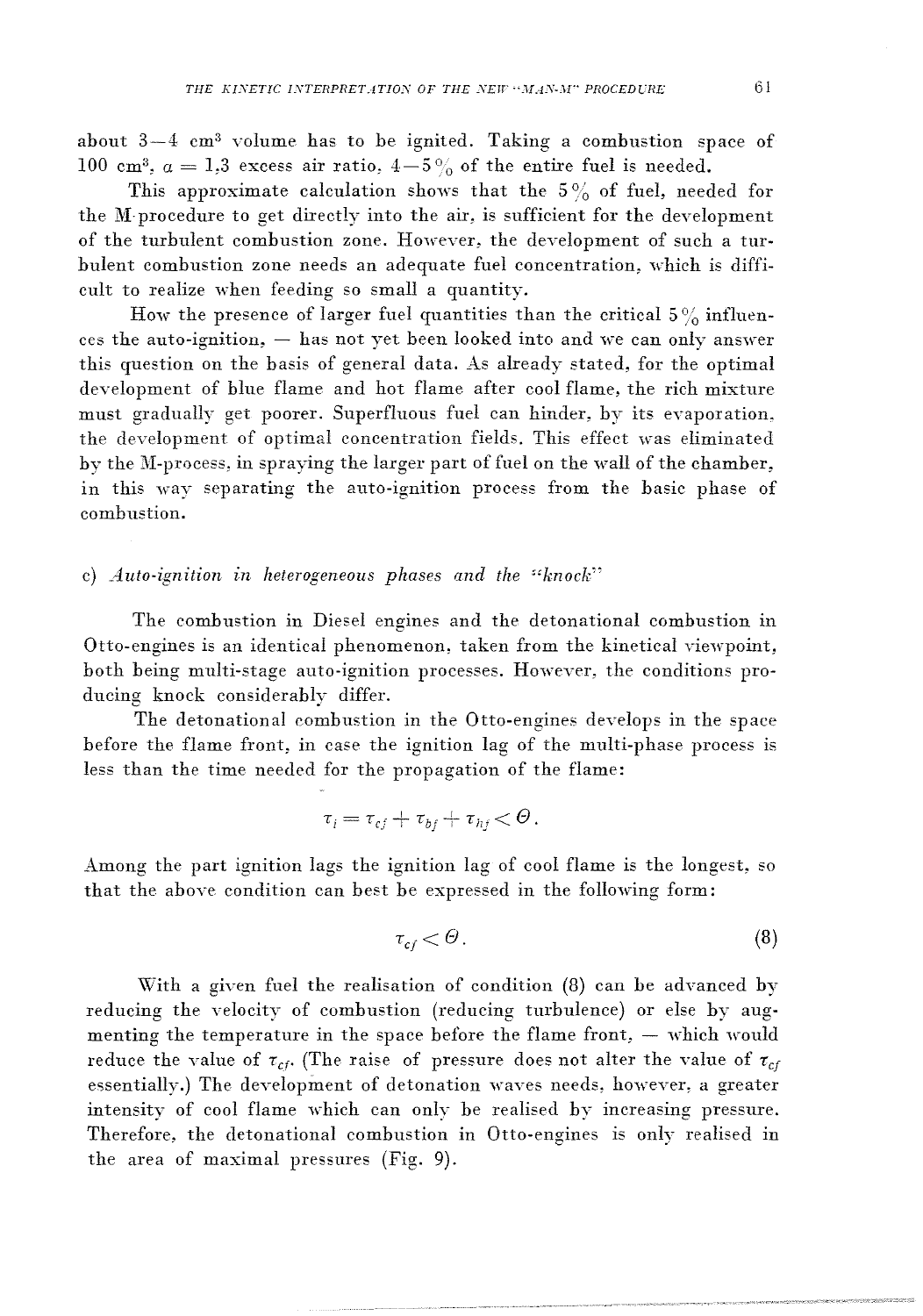

Fig. 9. Indication diagrams of knock *a*) in Otto-engines: *b*) in Diesel engines; *d*) beginning of knock  $M -$  Pressure diagram of M-engine operating without knock

In Diesel engines auto-ignition is realised before combustion, therefore the condition expressed in equation (8) can be omitted. Contrary to the Ottoengines, the sufficient intensity of the cool flame process is caused by the augmentation of the induction period which at the same time results in increasing the quantity of evaporated fuel. By a certain decrease of temperature, the process is displaced towards the top dead centre (maximal pressure).

The induction period of cool flame increases with the reduction of the Cetane number. that is: with the increasing resistance against detonation.

In case of a given fuel, the induction period of the cool flame is increased by the superfluous fuel near the reaction zone. Therefore, the reduction of fuel charged into the auto-ignition process  $-$  as seen in the M-process  $$ hinders the arising of "knock" (Fig. 9).

### d) *Smoke formation in Diesel engmes*

In Otto-engines, in case of strong detonations, there is smoke in the exhaust gases. The auto-ignition in Diesel engines is process analogue to the one mentioned above, therefore, it is advisable to examine the possibility of smoke formation.

In a multi-stage auto-ignition process the only probable way for cracking [5] seems to be the decomposition of hydrocarbon radicals before their reaction with oxygen begin (1. reaction):

$$
\dot{\mathbf{R}} = \ddot{\mathbf{R}} \, \mathbf{C} \mathbf{H}_2 \mathbf{C} \mathbf{H}_2 \rightarrow \ddot{\mathbf{R}} \, \mathbf{H} \mathbf{C} \mathbf{C} \mathbf{H}_2 + \frac{1}{2} \, \mathbf{H}_2 \tag{9}
$$

namely that the saturated radical is transformed into non-saturated hydrocarbon. In the presence of oxygen, however, full cracking to free carbon is not to be expected and indeed there are no lower products of hydrocarbon decomposition to be found either in cool flame, or in blue flame. We must therefore regard exclusively the mechanical effect of the detonation wave as